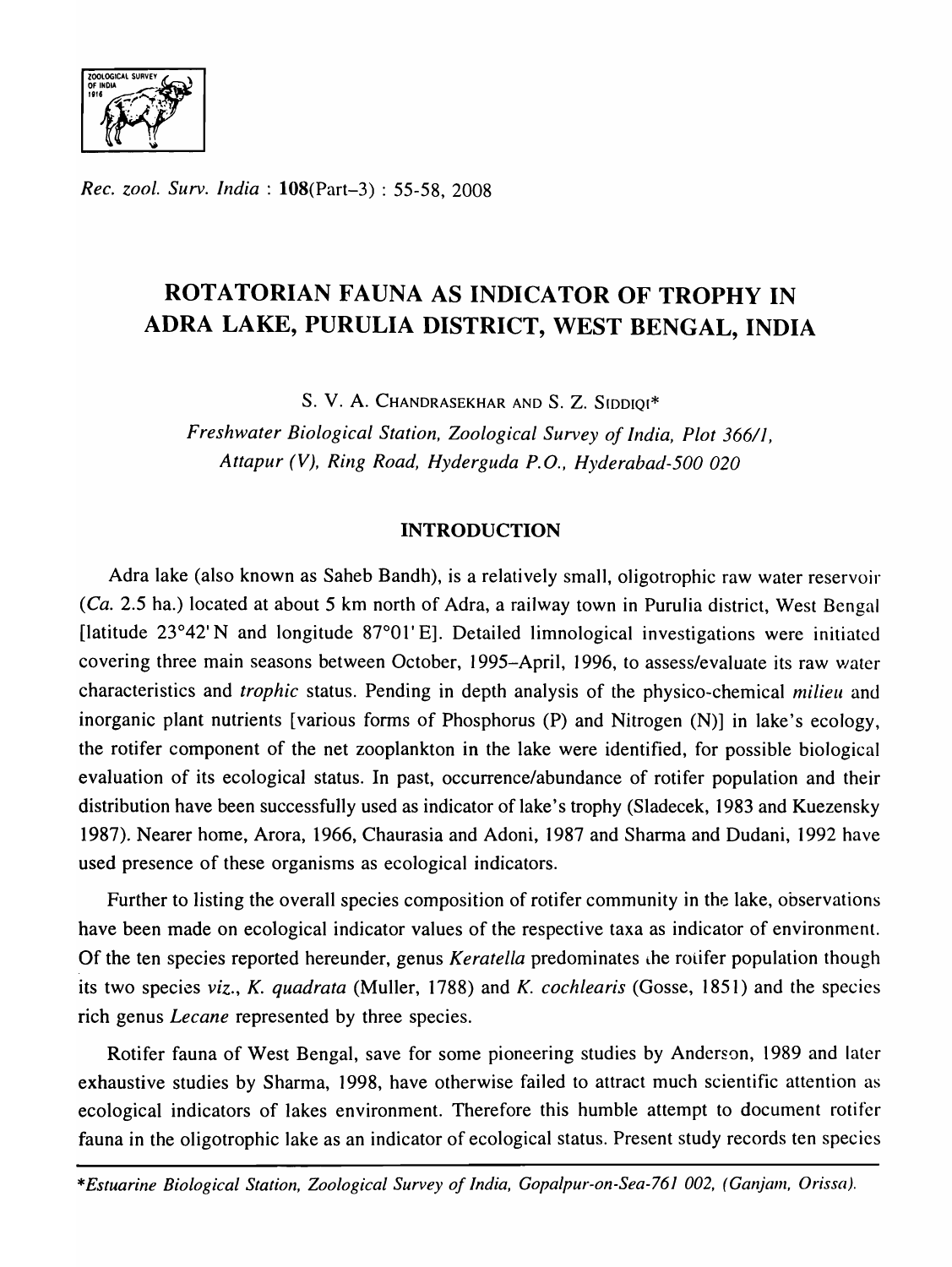under six genera, quite a few of which serve as good biological indicator of lakes oligotrophic status, including few transitional forms (Table-I).

### MATERIAL AND METHODS

The relatively small raw water reservoir  $(Ca. 2.0 \text{ ha.})$  caters to the potable water needs of the railway township, Headquarters of Adra Railway Division on the South-Eastern Railways. A masonary wall bandh with a pucca road on it separates the reservoir upstream from the filter beds and pump house below. An irregular shaped lake and its water spread area is otherwise surrounded by fields and small forest on western, northern and north-western edges/sides. Over five limnologically sampling sites where selected for random sampling of plankton/other wetland fauna.

Plankton samples were collected in addition to subsurface samples of lakes waters using plankton net (No. 25) with a 50 ml capacity plastic container tied at its end, on the sub-surface waters during the course of limnological studies in October, 1995 and April, 1996. Samples were preserved in 4% formaldehyde solution, were deposited in the National Zoological Collections of Freshwater Biological Station, Zoological Survey of India, Hyderabad after registration (Nos. FBS/ZSII4417 to 4440, 4443 to 4461 and 4491 to 4504). The rotifer fauna was identified using standard taxonomic manual (Smith, 2001) and other Indian literature (Battish, 1992 and Dhanapathi, 2000).

## DISCUSSION

The plankton community in relatively small oligotrophic, Adra lake plays host to a wide array of zooplankton communities *viz.,* Cladocera, Rotifera, Copepoda and Ostracoda *etc.* of which cladocera predominates, both in terms species and numbers, followed by rotifera, in the stated order of abundance. Of the Rotifers, the ubiquitous Lecanid genera is represented by three species while the other equally cosmopolitan Brachionid genera is represented by a single species-*B. patulus,* and *Keratella* by two species *viz., K. quadrata* and *K. cochlearis,* the former predominating the later in terms of species number and abundance. A brief taxonomic account of the ten rotifer species encountered, with ecological notes is furnished in tabulated form (Table 1). A categorical number of the taxa, over two three species, inhabit oligotrophic, often acidic waters (acidophilic).

In view of established ecological criterion of the ubiquitous genus *Brachionus* and its few cosmopolitan species as eutrophic forms and that of the genus, *Trchocerca* as indicator of purely oligotrophic waters, an interesting ratio of the two genera *viz., Brachionus, Trichocerca* quotient or Q = *Brachionus* spp. / *Trichocerca* spp. (Sladecek, 1983) has been used for biological evaluation of lakes trophic status. Sladecek's quotient revealed a value of 0.5 and corroborates the oligotrophic status of Adra raw water reservoir.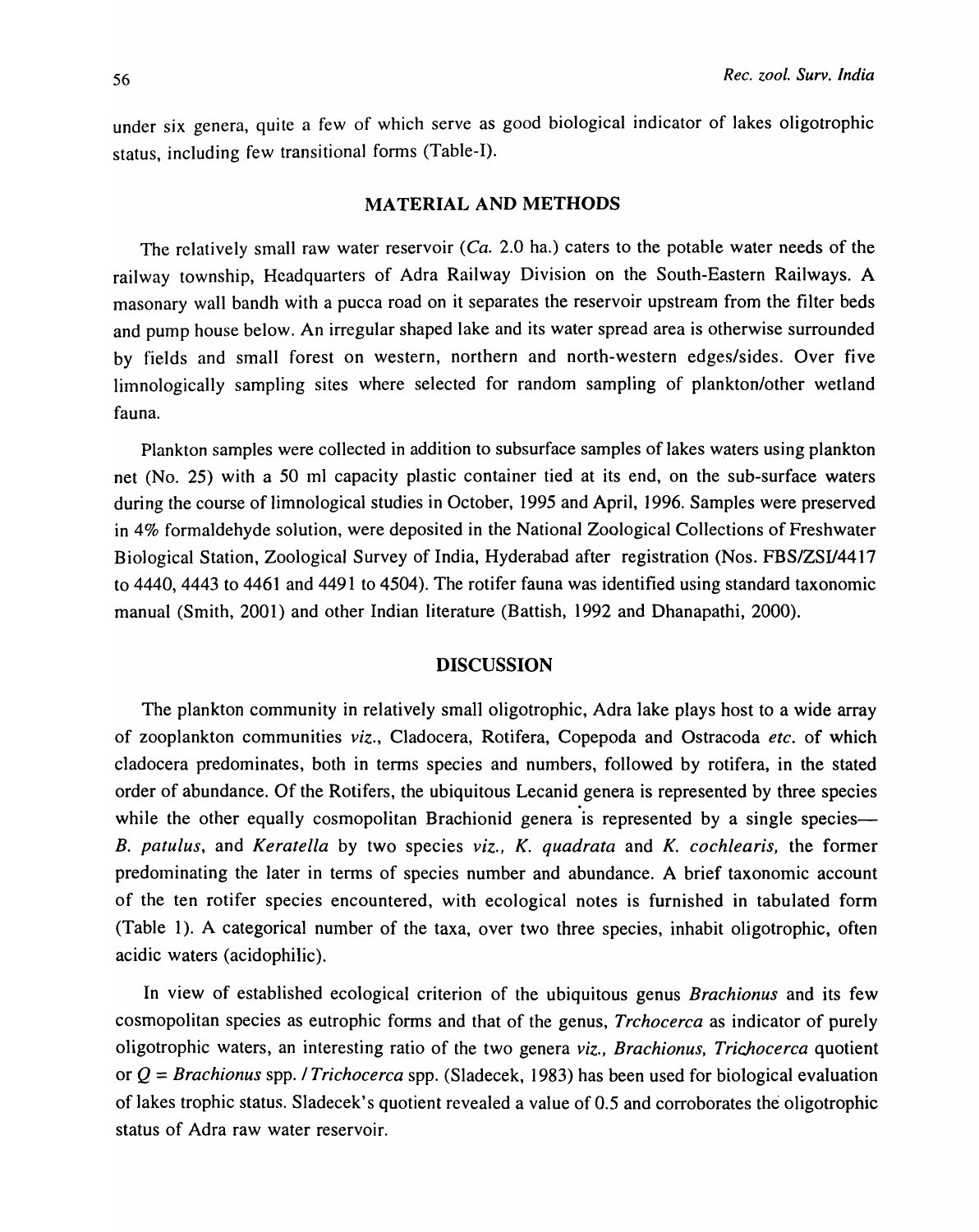Table 1. Listing over all species composition of rotifers in the zooplankton community in Adra lake. Siadecek, 1983 quantitative quotient  $Q = B/T$  using the presence of number of species of Brachionus to number of species of Trichocerca indicates oligotrophic status.

# ROTIFERA / EUROTATORIA / MONOGONONTA / PLOIMIDA

Brachionidae Wisenberg-Lund 1851. 1. Brachionus Pallas 1766 Brachionus patulus (Muller, 1776). Lorica length 0.135-0.15; maximum width 0.11-0.13; antero-lateral spine 0.03-0.04; antero-median spine 0.029-0.04; postero-lateral spine; 0.05-0.06; postero-median spine 0.015-0.016; postero-intermediate spine 0.01-0.015 mm. Commonly occurring, ubiquitous, transitional species. Invariably inhabits acidic waters (acidophilus).

Keratella Bory de Vincent, 1822 (a) Keratella cochlearis (Gosse, 1851) Lorica length 0.1-0.13; Maximum width 0.66-0.7; anterior spine 0.012-0.014; posterior spine 0.055-0.06 mm. Commonly observed in eutrophic, soft and often acidic waters or waters with neutral pH  $(<$  > 7). (b) K. quadrata (Muller, 1786) Lorica length 0.18-0.2; maximum width : 0.085-0.09; Posterior spine 0.057-0.06 mm.

Mytilinidae Bortos, 1969. 3. Mytilina Bory de., Vincent, 1826 Mytilina ventralis ventralis (Ehrenberg, 1832), Lorica length 0.38-0.4; maximum width 0.22-0.25; toes 0.084-0.088 mm. Relatively uncommon, but widely, distributed in oligo-meso-eutrophic lake series. A transitional form, restricted to clean, clear waters.

Lecanidae Bartos 1959 4. Lecane Nitzsch, 1827 (a) Lecane bulla (Gosse, 1851), Lorica length 0.16-0.18; maximum width 0.075- 0.085, toe 0.04-0.048 mm. Cosmopolitan, ubiquitous in all types of waters but less abundant, (b) L. hamata (Stokes, 1896), Lorica length 0.12-0.145; maximum width 0.057-0.07; toe length 0.05-0.06 mm. Commonly observed, transitional form, occurring in both nutrient poor to nutrient rich or polluted waters. © L. lunaris (Ehrenberg, 1832), Lorica length 0.065-0.075; maximum width 0.045-0.06; toe length 0.04-0.05 mm. Ubiquitous, most commonly occurring, littoral species, inhabits both oligo-and eutrophic waters.

Trichocercidae Remane, 1933, Trichocerca (Lamarck, 1801). Sub-genus: Trichocerca (Diurella) 80ry de St. Vincent, 1824 (a) Trichocerca (Diurella) similes (Wierzejski, 1893), Lorica length 0.15-0.2, right toe 0.065-0.075; left toe 0.046-0.055 mm. Cosmopolitan but less commonly occurring, prefers purely oligotrophic, clean, clear waters. Sub-genus Trichocerca (Trichocerca) Lamarck, 1801. (b) Trichocerca (Trichocerca) pusilla (Lauterborn, 1898), Lorica length 0.2-0.25, body width: 0.1-0.15, left toe 0.15-0.16, right toe 0.075-0.08 mm., Less commonly observed/distributed, prefers clear, clean oligotrophic, nutrient poor waters.

Gastropidae Remane, 1933. Ascomorpha Perty, 1850. A. ovalis (Bergendal, 1892), Lorica length: 0.57-0.6 mm., Less commonly observed, rather rare in nutrient rich meso-trophic waters, inhabits oligotrophic waters.